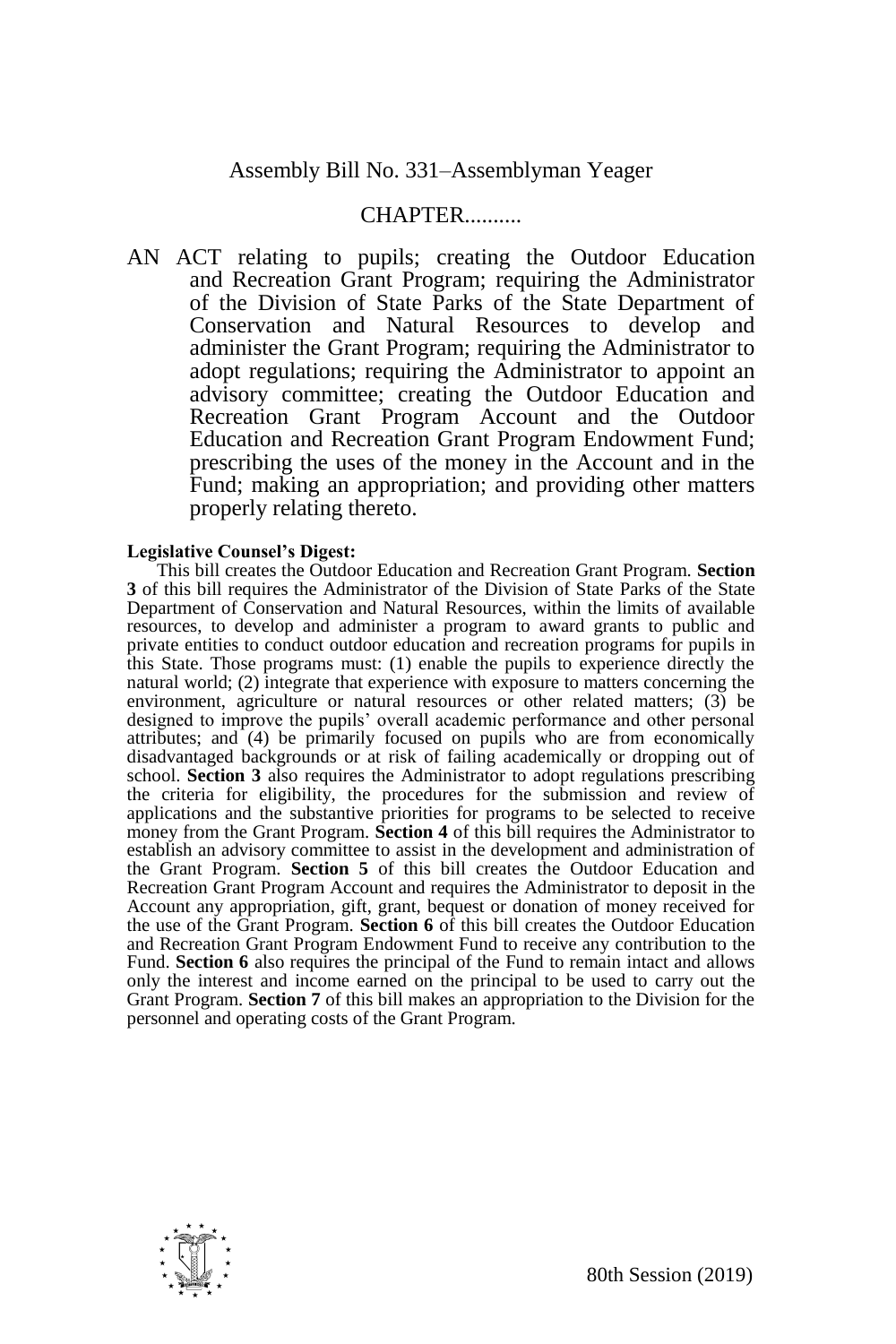EXPLANATION – Matter in *bolded italics* is new; matter between brackets **[**omitted material**]** is material to be omitted.

## THE PEOPLE OF THE STATE OF NEVADA, REPRESENTED IN SENATE AND ASSEMBLY, DO ENACT AS FOLLOWS:

**Section 1.** Chapter 407 of NRS is hereby amended by adding thereto the provisions set forth as sections 2 to 6, inclusive, of this act.

**Sec. 2.** *As used in sections 2 to 6, inclusive, of this act, unless the context otherwise requires, "Grant Program" means the Outdoor Education and Recreation Grant Program created by section 3 of this act.*

**Sec. 3.** *1. The Outdoor Education and Recreation Grant Program is hereby created for the purpose of awarding grants to eligible public agencies, private nonprofit organizations and other community-based entities to conduct outdoor education and recreation programs for pupils in this State. Such an outdoor education and recreation program must:*

*(a) Provide the pupils with high-quality opportunities to directly experience the natural world;*

*(b) Integrate that experience with exposure to matters concerning the environment, agriculture, natural resources or other related matters;*

*(c) Be designed to improve the overall academic performance, self-esteem, personal responsibility, community involvement, personal health or understanding of nature of pupils; and*

*(d) Be primarily focused on pupils who are:*

*(1) From economically disadvantaged backgrounds, as measured by their eligibility for free or reduced-price meals pursuant to 42 U.S.C. §§ 1751 et seq. or an alternative measure prescribed by the State Board of Education;*

*(2) Most likely to fail academically; or*

*(3) Appear to have the greatest potential to drop out of school.*

*2. The Administrator shall, within the limits of available resources, develop and administer the Grant Program and adopt regulations for its governance. The regulations must prescribe, without limitation:*

*(a) The criteria for eligibility to receive money from the Grant Program;*

*(b) Procedures for the submission and review of applications to receive money from the Grant Program;*

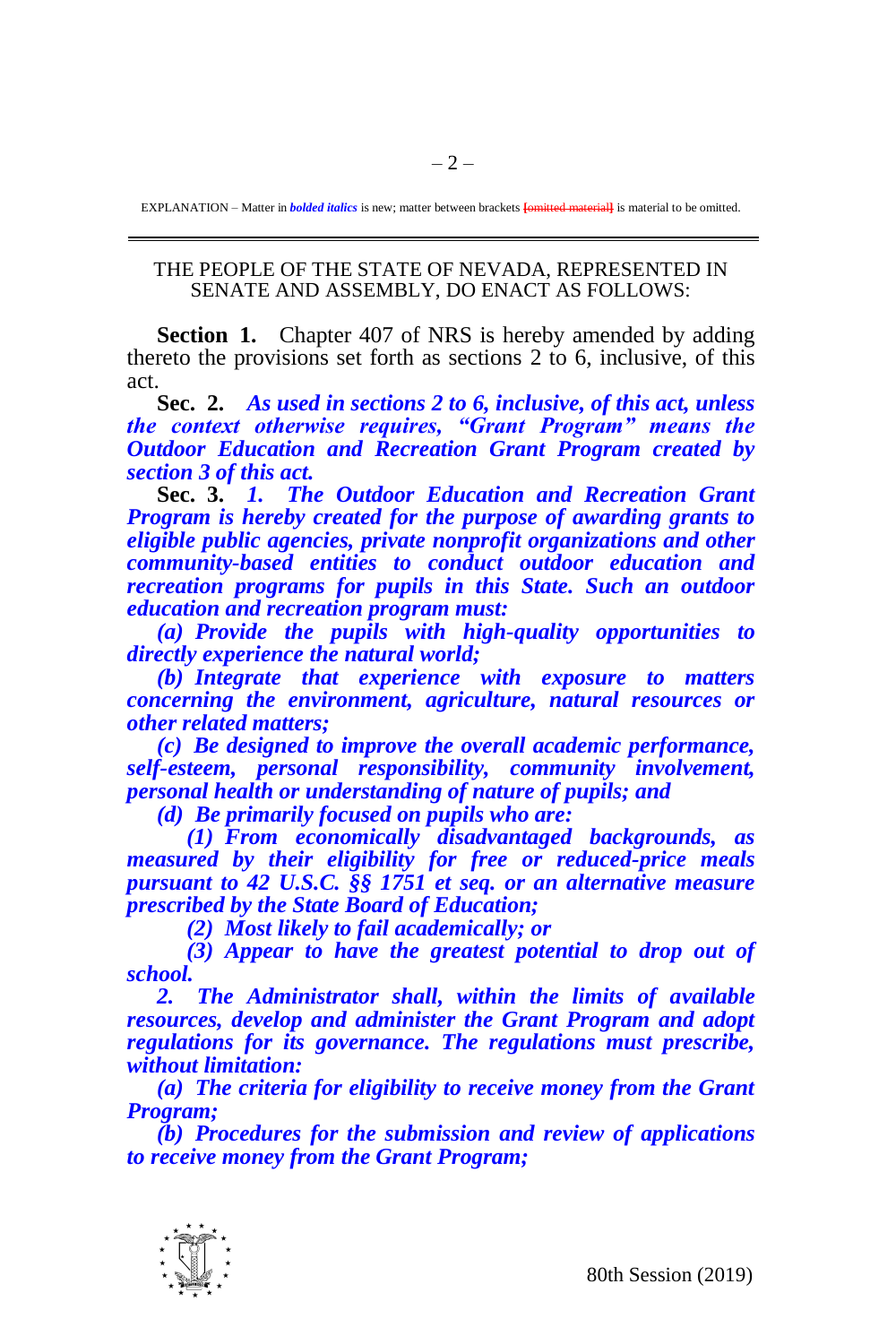*(c) Priorities for program selection that take into account, without limitation, the extent to which a program:*

*(1) Contributes to the reduction of academic failure and dropout rates;*

*(2) Uses a curriculum that is research-based and effective;*

*(3) Contributes to the healthy lifestyles of pupils through outdoor recreation and sound nutrition;* 

*(4) Makes use of state parks as venues and the personnel of the Department as expert resources;* 

*(5) Maximizes the number of pupils that can participate;* 

*(6) Commits to providing matching funds and in-kind resources;* 

*(7) Creates partnerships with other public or private entities;* 

*(8) Provides participating pupils with opportunities to directly experience and understand nature and the natural world; and*

*(9) Includes ongoing evaluation, assessment, and reporting of the effectiveness of the program.*

*3. As used in this section, "public agency" has the meaning ascribed to it in NRS 277.100.*

**Sec. 4.** *1. The Administrator shall, by regulation, establish an advisory committee to assist and advise the Administrator in the development and administration of the Grant Program. The regulations must specify:*

*(a) The membership of the committee;*

*(b) The duties of the committee;*

*(c) The terms of members of the committee; and*

*(d) The rules for the governance of the committee.*

*2. The Administrator shall appoint members to the advisory committee who have knowledge and experience in outdoor education and recreation and matters concerning the environment, agriculture, natural resources or other related matters relevant to the purposes of the Grant Program. The advisory committee must include, without limitation, members from:*

*(a) Agencies of state and local government;*

*(b) Public schools, private schools, charter schools and school districts;*

*(c) Private nonprofit organizations and community-based programs; and*

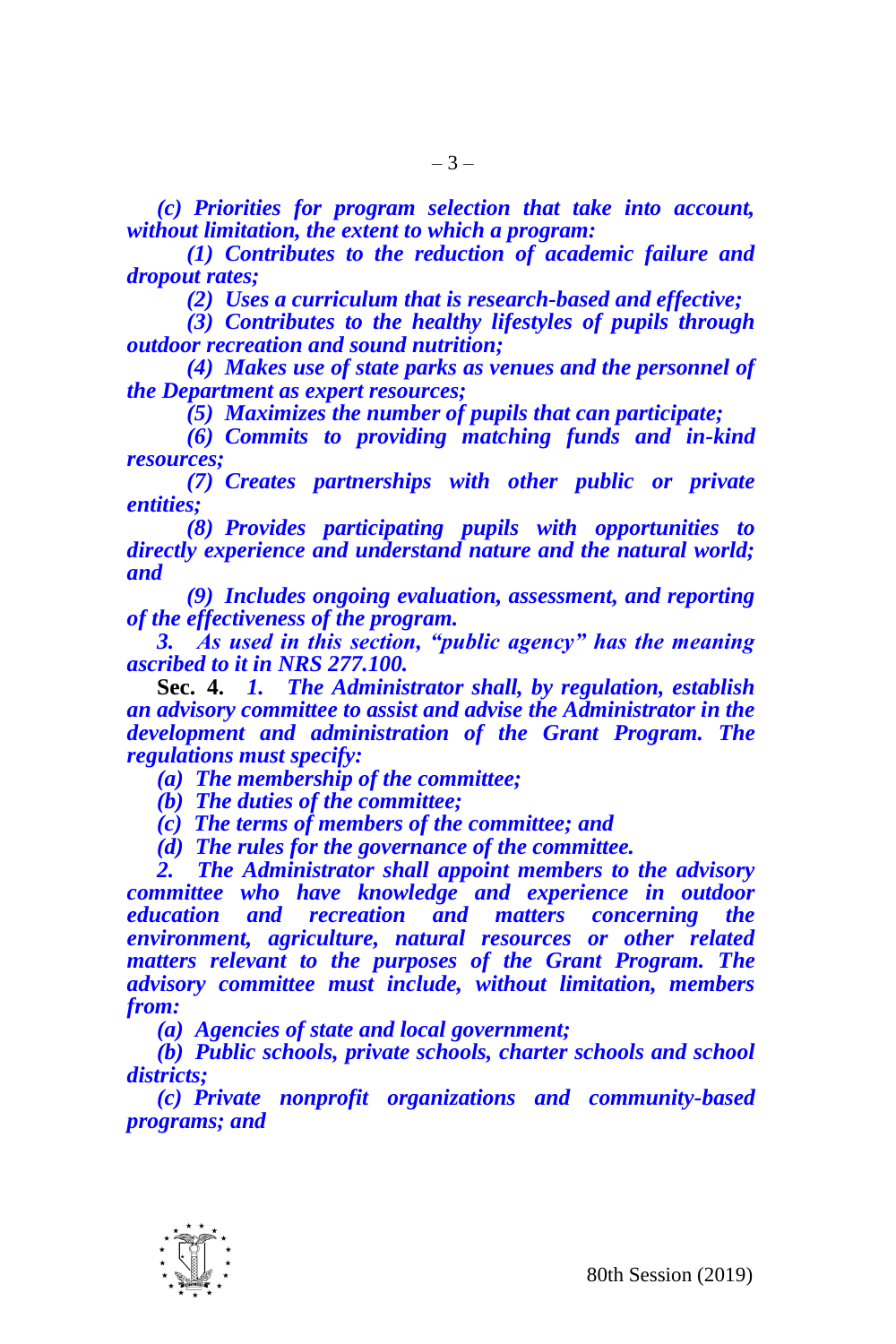## *(d) The business community.*

*3. In addition to the membership prescribed by subsection 2, the Administrator shall appoint to the advisory committee a person who was or is a pupil in this State and participated in an outdoor education and recreation program that was funded by a grant awarded pursuant to section 3 of this act or, if no such person is available to serve, a person who represents pupils in this State and has knowledge and experience in outdoor education and recreation programs.*

*4. To the extent that money is available for that purpose, each member of the advisory committee who is not an officer or employee of the State of Nevada is entitled to receive a salary of not more than \$80 per day, fixed by the Administrator, for each day or portion of a day spent on the business of the advisory committee. Each member of the advisory committee who is an officer or employee of the State of Nevada serves without additional compensation. To the extent that money is available for that purpose, each member of the advisory committee is entitled to receive the per diem allowance and travel expenses provided for state officers and employees generally.*

*5. Each member of the advisory committee who is an officer or employee of the State of Nevada or a local government must be relieved from his or her duties without loss of regular compensation so that he or she may prepare for and attend meetings of the advisory committee and perform any work necessary to carry out the duties of the advisory committee in the most timely manner practicable. A state agency or local governmental entity may not require an employee who is a member of the advisory committee to make up time or take annual vacation or compensatory time for the time that he or she is absent from work to carry out his or her duties as a member of the advisory committee.*

**Sec. 5.** *1. The Outdoor Education and Recreation Grant Program Account is hereby created in the State General Fund.*

*2. The Administrator shall administer the Account.*

*3. In addition to any direct legislative appropriation, the Administrator may apply for and accept any gift, grant, bequest, donation or other source of money. Except as otherwise provided in section 6 of this act, any money so received must be deposited in the Account.*

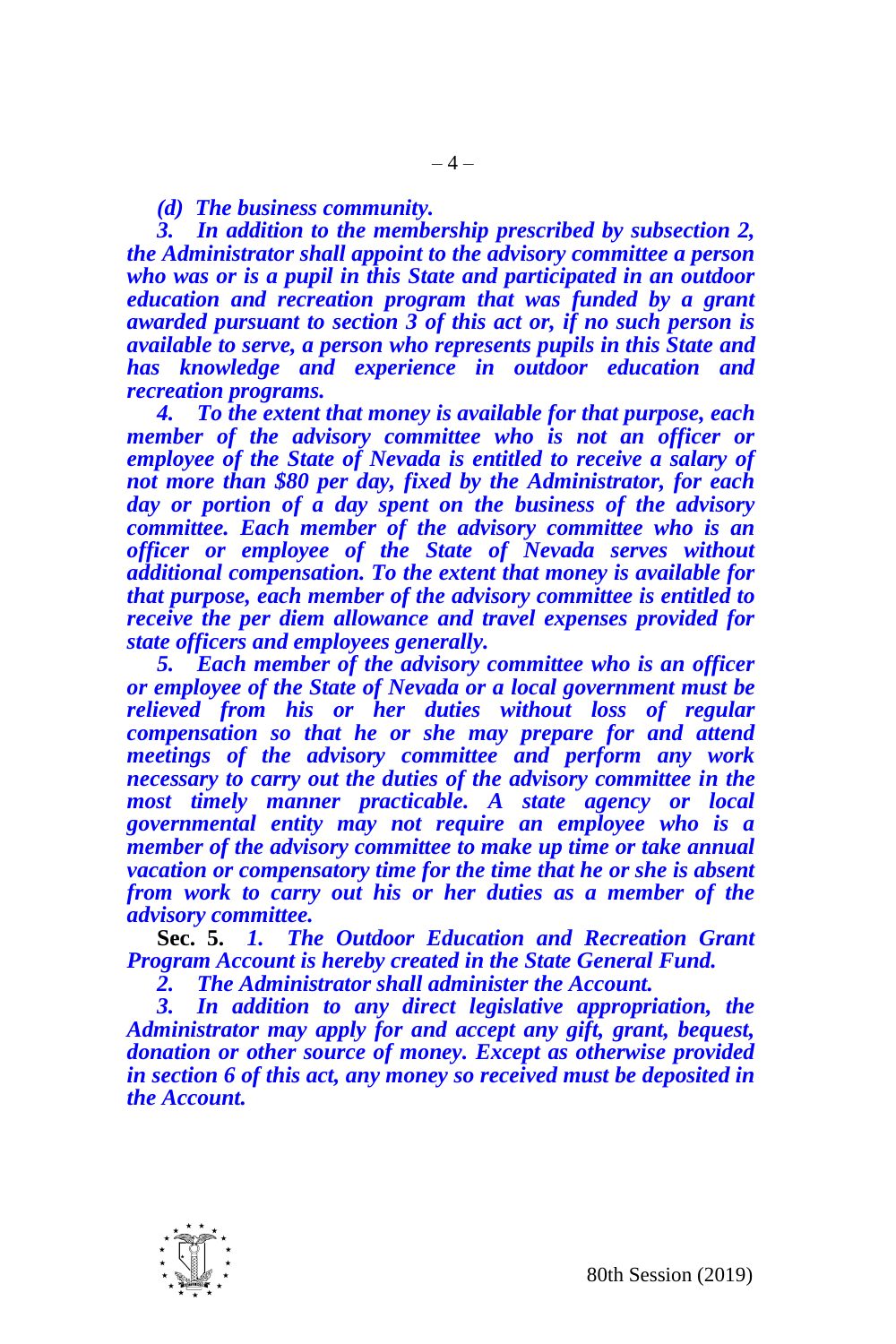*4. Any interest and income earned on money in the Account, after deducting any applicable charges, must be credited to the Account.*

*5. The money in the Account must be used to carry out the Grant Program.*

*6. Claims against the Account must be paid as other claims against the State are paid.*

*7. Any money remaining in the Account at the end of a fiscal year does not revert to the State General Fund, and the balance in the Account must be carried forward to the next fiscal year.*

**Sec. 6.** *1. The Outdoor Education and Recreation Grant Program Endowment Fund is hereby created as a trust fund in the State Treasury.*

*2. The Administrator shall administer the Fund.*

*3. The State Treasurer shall deposit in the Fund:*

*(a) Any money that the State Treasurer receives from a person who wishes to contribute to the Fund; and*

*(b) Any interest or income earned on money in the Fund.* 

*4. The money that represents the principal of the Fund must not be spent for any purpose. The money that represents the interest or income earned may be spent or transferred to the Outdoor Education and Recreation Grant Program Account created by section 5 of this act and must be used to carry out the Grant Program.*

*5. Claims against the Fund must be paid as other claims against the State are paid.*

**Sec. 7.** 1. There is hereby appropriated from the State General Fund to the Division of State Parks of the State Department of Conservation and Natural Resources for the personnel and operating costs of the Outdoor Education and Recreation Grant Program created by section 3 of this act the following sums:

For the Fiscal Year 2019-2020.................................... \$99,135 For the Fiscal Year 2020-2021.................................... \$96,659

2. Any balance of the sums appropriated by subsection 1 remaining at the end of the respective fiscal years must not be committed for expenditure after June 30 of the respective fiscal years by the entity to which the appropriation is made or any entity to which money from the appropriation is granted or otherwise transferred in any manner, and any portion of the appropriated money remaining must not be spent for any purpose after September 18, 2020, and September 17, 2021, respectively, by either the entity to which the money was appropriated or the entity to which the money was subsequently granted or transferred,